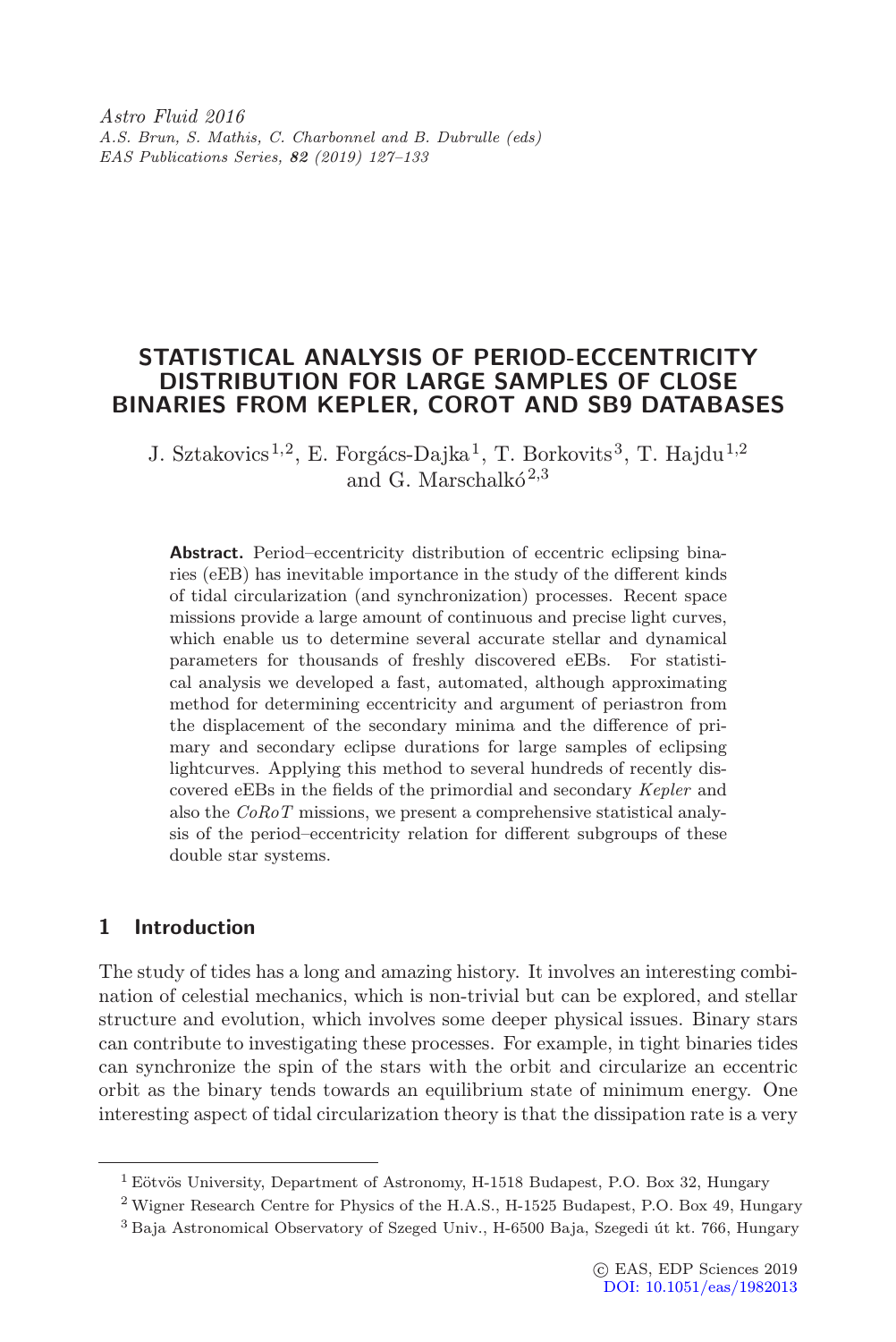strong function of the orbital semi-major axis, and thereby of the orbital period. Many studies attemped to determine the so-called cut-off period (see e.g. Mayor & Mermilliod [1984\)](#page-4-0), which characterizes the transition between mainly-circular and mainly-eccentric orbits. Another interesting aspect of the theory is that the circularization timescale is predicted to depend strongly on stellar type. The two tidal dissipation processes that have received most attention so far are the turbulent friction acting on the equilibrium tide, which was first described in the 60s (Zahn [1966;](#page-4-1) Zahn [1977\)](#page-4-2), and the radiative damping of the dynamical tide, identified in the 70s (Zahn [1977\)](#page-4-2). These processes operate respectively in convection and radiation zones, so stars with thick convective envelope are expected to experience more rapid tidal dissipation than stars with radiative envelope. Accordingly, we adopted the definition of cool ( $T_{\text{eff}}$  < 7000 K) and hot ( $T_{\text{eff}}$  > 7000 K) stars (see e.g. Torres et al. [2010\)](#page-4-3) which corresponds to stars with thick convective or mainly radiative exterior.

Recent space missions (*Kepler, K2,*  $CoRoT$ *)* provides a large number of continuous and precise photometric data, which enable us to determine several accurate stellar and dynamical paramters for thousands of newly discovered eclipsing binaries (EBs). In order to achieve fast data processing and to compile statistics, we developed a fast, automated, although approximating method on GPU for determining eccentricity and argument of periastron from the phases of the durations of the primary and secondary eclipses, and from the phase of the secondary eclipse.

### 2 Data and method

For our investigations, we used the data from the Villanova Kepler EB Catalog<sup>1</sup> (Prša et al. [2011\)](#page-4-4) and Archive of the CoRoT Data Center Release 13 (COROT Team [2012\)](#page-4-5). We collected the preprocessed lightcurves of all detached, so-called Algol-type eclipsing binaries (those systems for which the morphology parameter is  $\lt 0.5$ , see Matijevič *et al.* [2012\)](#page-4-6). First, we checked or (re)determined the orbital period by the Lomb-Scargle periodogram and/or Eclipse Timing Variation (ETV) method, so with the specified period we folded, binned and averaged the light curve for each system. Second, we localized the primary and secondary minima and the phases of theme. With this end in view, we fitted only the minima with the following function:

$$
f(t_i) = c_0 + c_1 \left( 1 - \left\{ 1 - \exp\left[\cosh\left(\frac{t_i - t_0}{d}\right)\right]^\Gamma \right\} \right),\tag{2.1}
$$

where  $c_0$  and  $c_i$  are additive and multiplicative constants,  $t_0$  is the mid-time of the eclipse,  $t_i$  is the independent variable, d is the width of the minimum, and Γ defines the pointedness of the eclipse (Mikulášek  $2015$ ). This formalism is only a phenomenological description of an eclipse and gives a mathematical determination of the minima.

<sup>1</sup> http://keplerebs.villanova.edu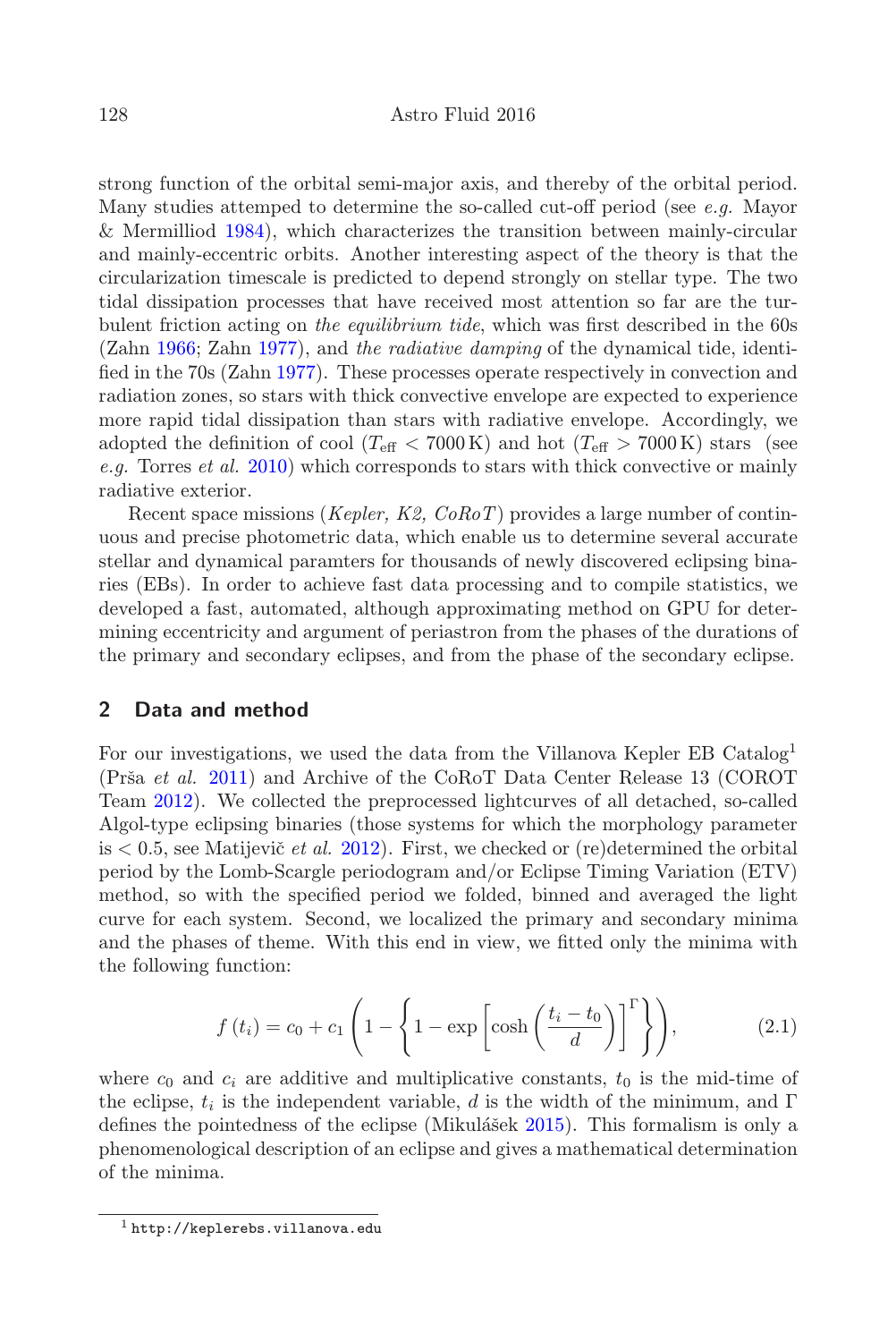

Fig. 1. Folded and binned primary and secondary eclipse data points of KIC01026032 from the Kepler sample (red dots) with the fitted model (blue line), and the third derivative (black line). The derivative's local extrema approximate the contact phases of the system.

We calculated the third derivative of the fitted functions, because we found that the derivatives' local extrema are good markers of the first and last contact phases  $(t_1, t_4)$  of the binary's orbit. From these identified quantities, the eccentricity and the argument of periastron are calculated using the following equations:

$$
e \sin \omega \approx \frac{t_{s14} - t_{p14}}{t_{s14} + t_{p14}}
$$
 (2.2)

<span id="page-2-0"></span>
$$
e\cos\omega \approx (0.5 - \delta\varphi)\frac{\pi}{2},\tag{2.3}
$$

<span id="page-2-1"></span>where  $t_{p14}, t_{s14}$  are the durations of the primary and secondary eclipse and  $\delta\varphi$ is the difference in phase between the primary and secondary eclipses (Kopal [1959\)](#page-4-8). In both cases we assume that the inclination is  $90^\circ$ , so the dependence of these quantities on the inclination is neglected, hence this approximation can be applied to detached, Algol-type systems. Based on Equation [\(2.2\)](#page-2-0) and Equation [\(2.3\)](#page-2-1) the binary's orbital eccentricity and the argumentum of periastron can be easily calculated.

### 3 Results

Applying this method to all these systems, we derived eccentricities and arguments of periastron for 724 Kepler and 345 CoRoT detached binaries. As we mentioned in Section [1,](#page-0-0) to investigate the tidal processes and circularization timescales we defined the cool and the hot systems based on the effective temperature of the primary star. These physical parameters are obtained from Armstrong et al.  $(2014)$  for *Kepler* data, but for *CoRoT* data only the spectral classes are available (COROT Team [2012\)](#page-4-5), from which we assume the temperatures. To achieve a more precise statistical analysis we expand our sample with the SB9 Catalog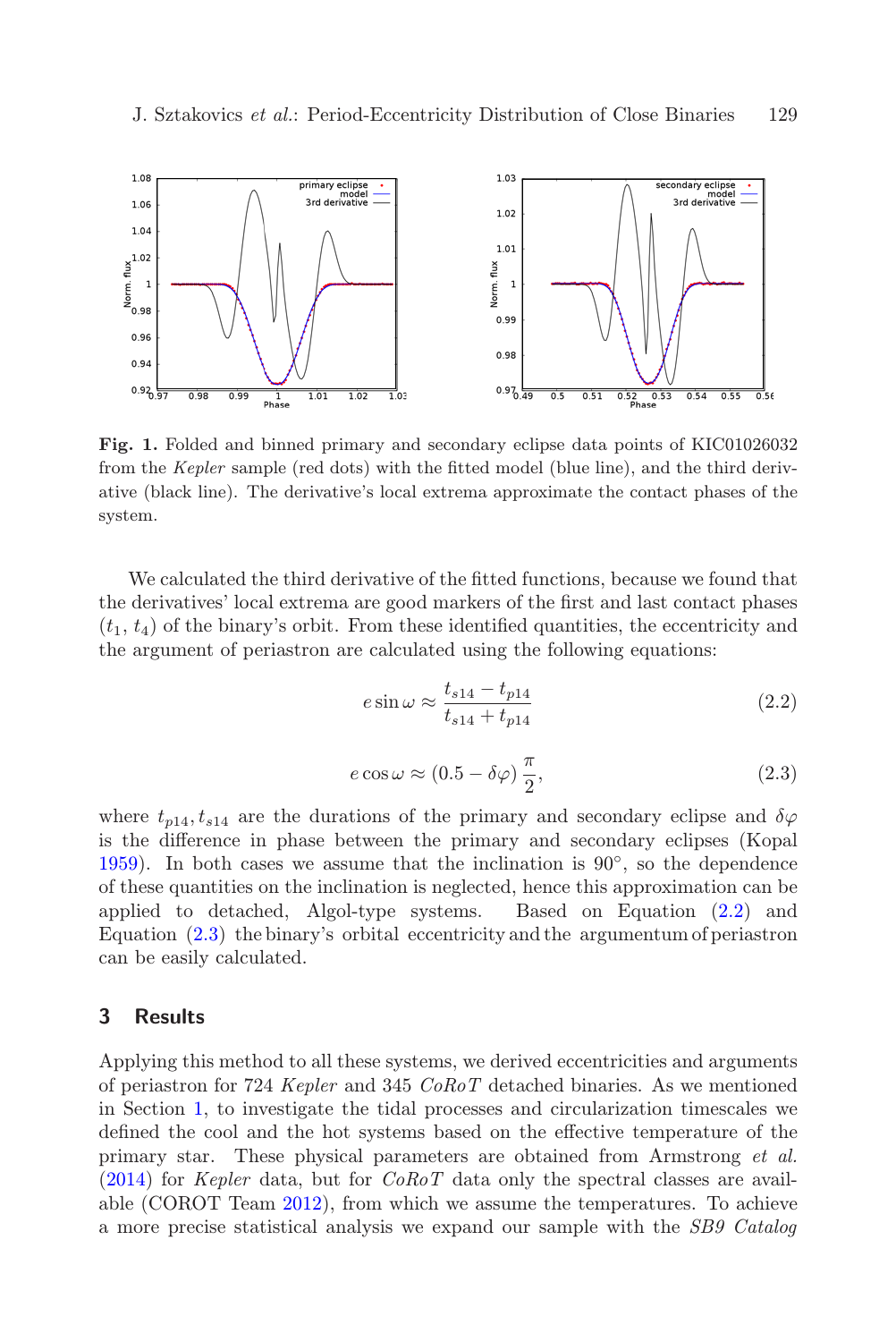

<span id="page-3-0"></span>Fig. 2. Period-eccentricity diagrams for all systems from the Kepler (blue circles),  $CoRoT$ (yellow circles) and SB9 (light blue circles) with cool and hot primaries respectively.



<span id="page-3-1"></span>Fig. 3. Cumulative density diagrams for all systems from the Kepler (right panel) and the CoRoT with hot (orange line) and cool (blue line) primaries.

(Pourbaix et al. [2004\)](#page-4-10). In this database of spectroscopic binaries orbital parameters such as eccentricity and period are determined from radial velocity measurements.

The results of our survey can be seen in Figure [2,](#page-3-0) where we plot periodeccentricity diagrams for all systems and histograms for both period and eccentricity. We separate the systems based on hot and cool primary to examine the difference between the tidal processes and timescales related to them. We found the followings: (i) the mean eccentricity for systems  $e > 0.05$  – not including the circular orbits, since the fully circularized systems are not relevant to our study – is  $e_{hot} = 0.27$  and  $e_{cool} = 0.27$  for Kepler and  $e_{hot} = 0.15$  and  $e_{cool} = 0.13$  for  $CoRoT$ sample. The mean values from  $CoRoT$  are remarkably smaller than we can expect from other data, because the observation time is significantly shorter ( $\approx 150$  days) than, for example, for the 4-year-long Kepler mission, so only the systems with shorter periods (lower eccentricities) are observed. Based on the richest sample, the *SB9 Catalog*, these values are  $e_{\text{hot}} = 0.31$  and  $e_{\text{cool}} = 0.37$ . (ii) In case of cool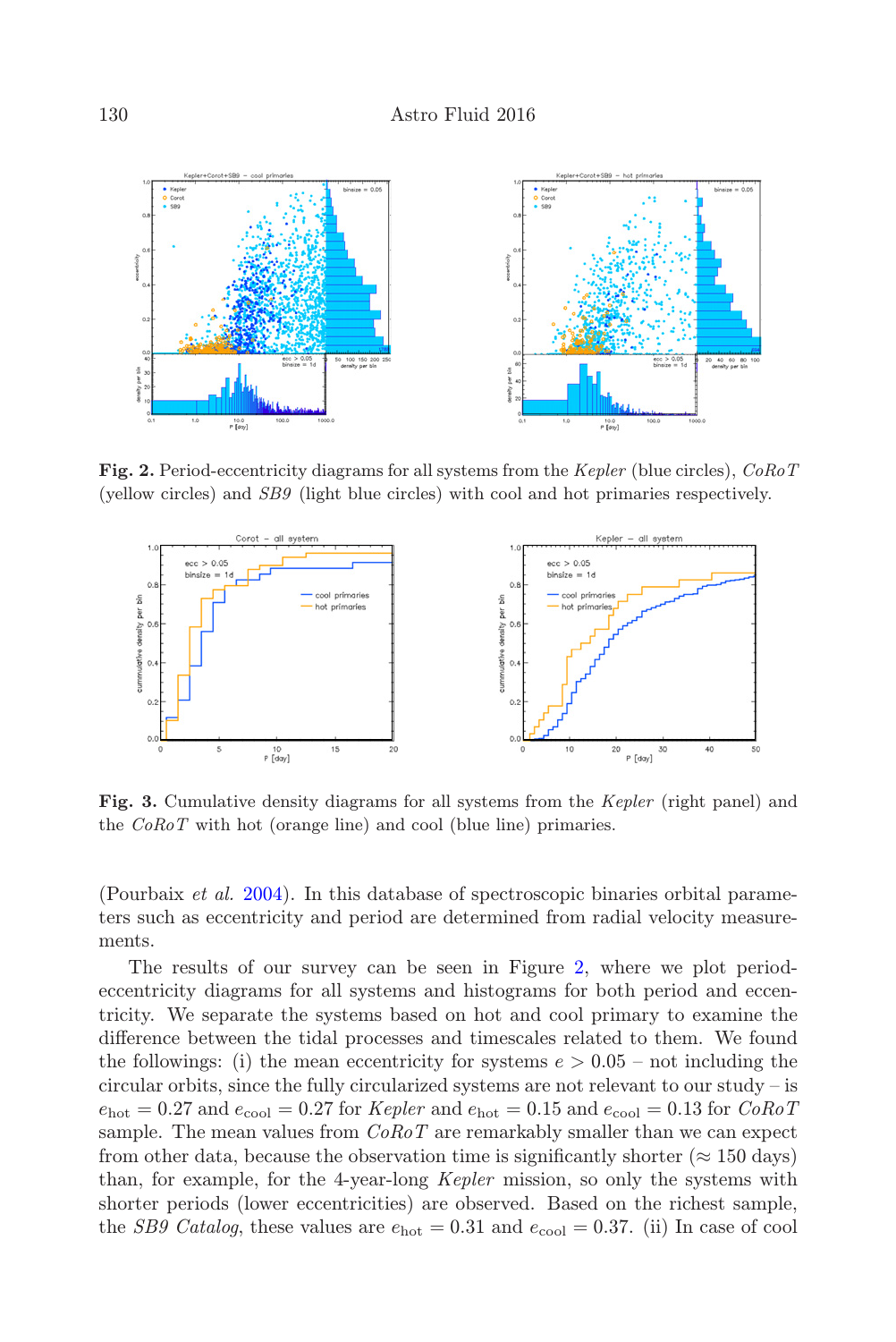systems, we found peaks in the histograms of period and eccenticity, too. These values are around  $P \approx 10^d$ ,  $e \approx 0.2$  and  $e \approx 0.4$ , but the origin of these peaks is not clear yet, further investigations are needed. (iii) In the cumulative density diagrams (see Fig. [3\)](#page-3-1) we can determine the cut-off period, which characterizes the transition between circular and eccentric orbits. It can be seen that this period is about  $P \approx 2^d$  for systems with hot primary and  $P \approx 4-5^d$  for systems with cool primary. These results are in a good agreement with the theory of Zahn (see, e.g. Zahn [1966,](#page-4-1) [1977\)](#page-4-2), so the systems where the primary star has thick convective envelope circularize faster on account of the more effective tidal dissipation. These results are confirmed only by the Kepler data, while the CoRoT data as stated above are not sufficiently populated to verify it.

J.Sz., E.F.-D. and T.B. thanks for the organizers their kindest invitation and hospitality. The conference participation of J.Sz. was subsidised by the Talented Student Program of Eötvös Loránd University, Budapest. This project has been supported by the Hungarian OTKA Grant K113117.

#### References

- <span id="page-4-9"></span>Armstrong, D.J., Gómez Maqueo Chew, Y., Faedi, F., & Pollacco, D., 2014, MNRAS, 437, 3473
- <span id="page-4-5"></span>COROT Team, 2012, VizieR Online Data Catalog, 1
- <span id="page-4-8"></span>Kopal, Z., 1959, The International Astrophysics Series, London: Chapman & Hall, 1959
- <span id="page-4-6"></span>Matijevič, G., Prša, A., Orosz, J.A., et al., 2012, AJ, 143, 123
- <span id="page-4-0"></span>Mayor, M., & Mermilliod, J.C., 1984, Observational Tests of the Stellar Evolution Theory, 105, 411
- <span id="page-4-7"></span>Mikulášek, Z., 2015, A&A, 584, A8
- <span id="page-4-10"></span>Pourbaix, D., Tokovinin, A.A., Batten, A.H., et al., 2004, A&A, 424, 727
- <span id="page-4-4"></span>Prša, A., Batalha, N., Slawson, R.W., et al., 2011, AJ, 141, 83
- <span id="page-4-3"></span>Torres, G., Andersen, J., & Giménez, A., 2010, Astron, Astrophys. Rev., 18, 67
- <span id="page-4-1"></span>Zahn, J.P., 1966, Annales d'Astrophysique, 29, 313
- <span id="page-4-2"></span>Zahn, J.-P., 1977, A&A, 57, 383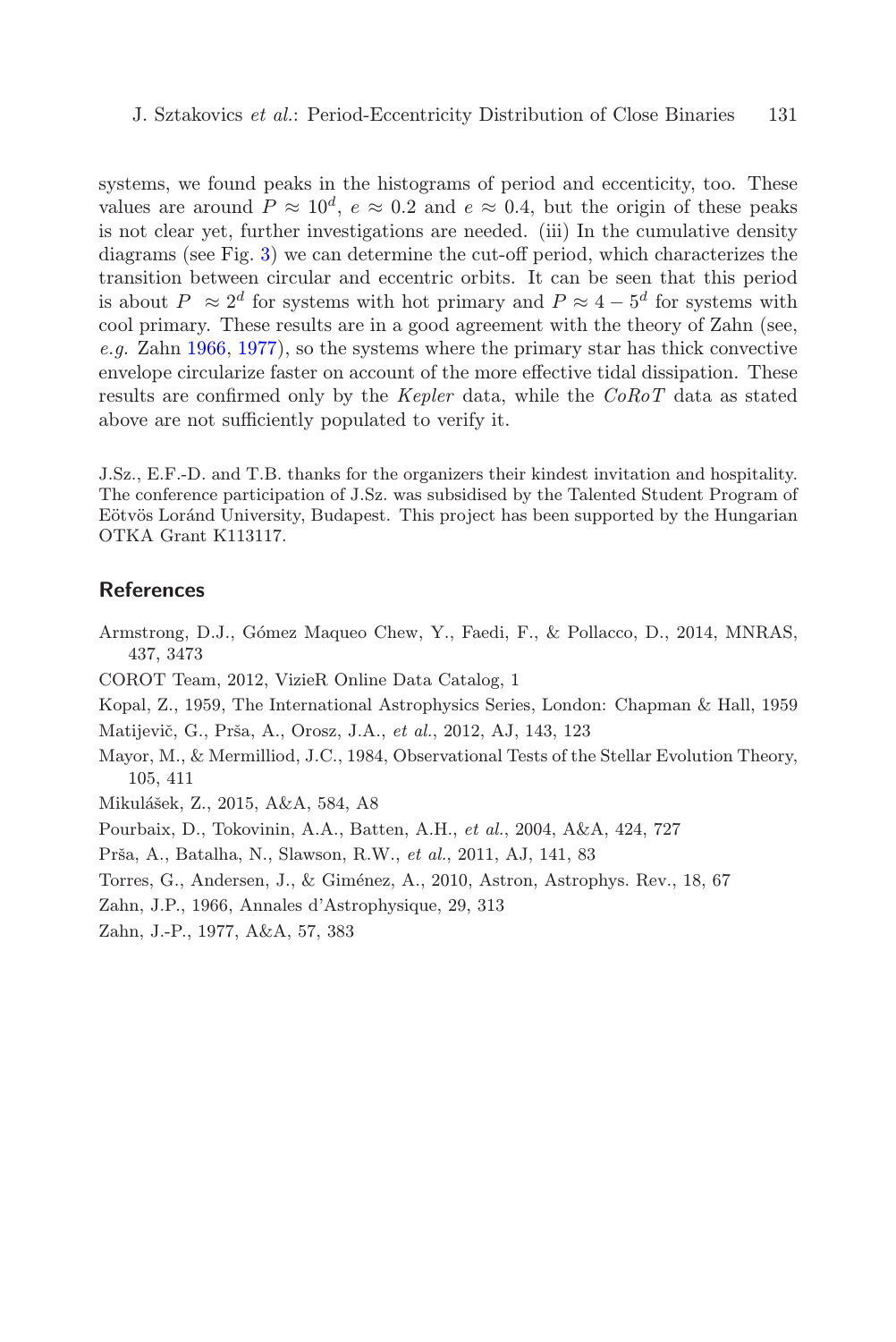

 $\rm St\acute{e}phane$  Mathis and Allan Sacha Brun



Paul Beck and Juri Toomre